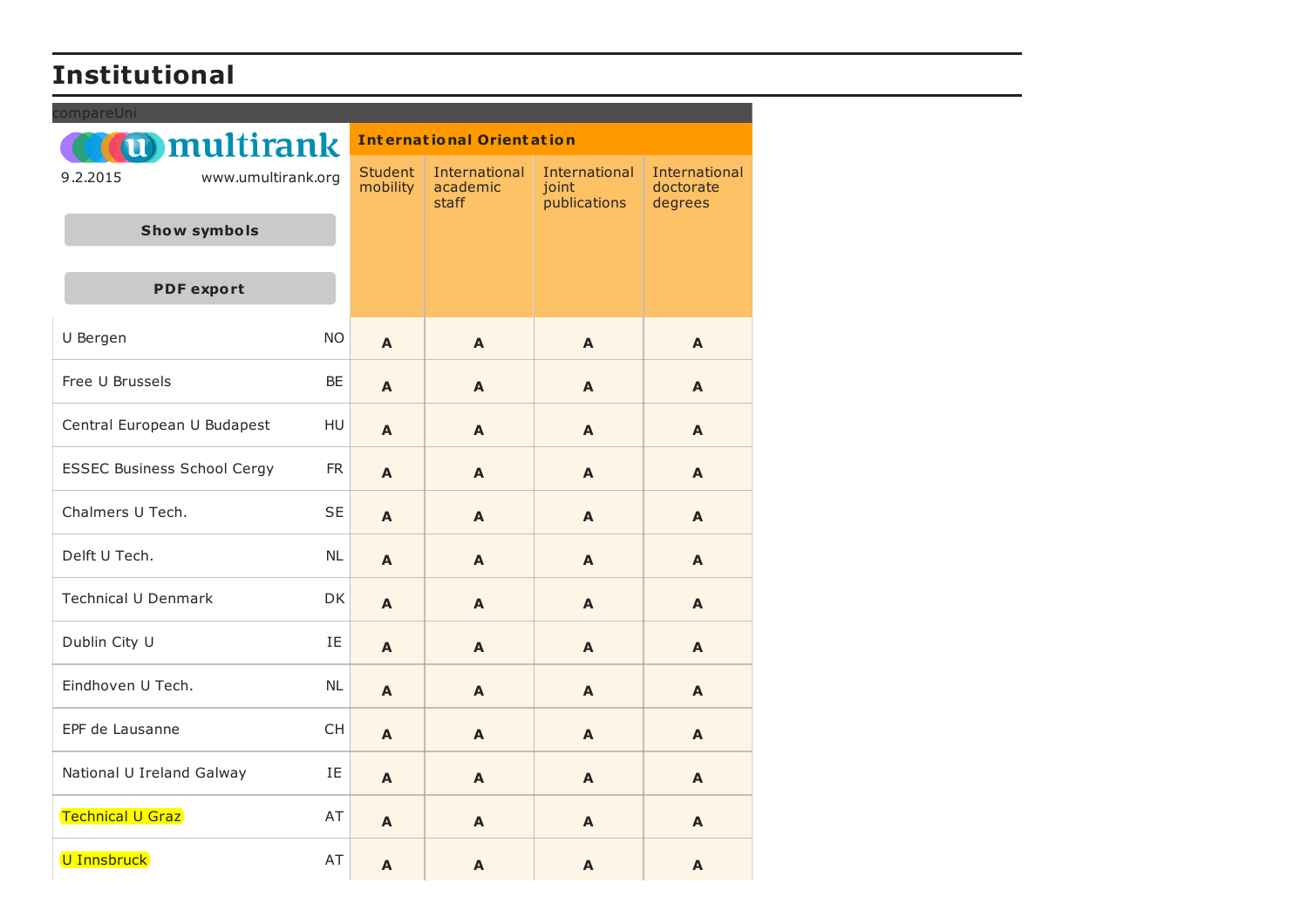| KTH Royal Instit. Tech.           | <b>SE</b>       | A                         | $\mathbf{A}$              | $\mathbf{A}$              | A                         |
|-----------------------------------|-----------------|---------------------------|---------------------------|---------------------------|---------------------------|
| U Liverpool                       | UK              | $\boldsymbol{\mathsf{A}}$ | $\mathbf{A}$              | A                         | A                         |
| Catholic U Louvain                | BE              | $\boldsymbol{\mathsf{A}}$ | $\mathbf{A}$              | $\mathbf{A}$              | A                         |
| ENS Lyon                          | <b>FR</b>       | $\mathbf{A}$              | $\mathbf{A}$              | $\mathbf{A}$              | A                         |
| U Mons                            | BE              | $\boldsymbol{\mathsf{A}}$ | $\mathbf{A}$              | $\mathbf{A}$              | A                         |
| U Nova Gorica                     | $\mathsf{SI}\,$ | $\boldsymbol{\mathsf{A}}$ | $\mathbf{A}$              | $\mathbf{A}$              | A                         |
| <b>HEC Paris</b>                  | <b>FR</b>       | A                         | $\mathbf{A}$              | $\mathbf{A}$              | A                         |
| Telecom ParisTech                 | ${\sf FR}$      | $\boldsymbol{\mathsf{A}}$ | $\mathbf{A}$              | $\mathbf{A}$              | A                         |
| Ecole Polytechnique               | <b>FR</b>       | $\boldsymbol{\mathsf{A}}$ | $\mathbf{A}$              | $\mathbf{A}$              | A                         |
| U St. Gallen                      | CH              | $\mathbf{A}$              | $\mathbf{A}$              | $\mathbf{A}$              | A                         |
| <b>ENSAgr Toulouse</b>            | ${\sf FR}$      | $\mathbf{A}$              | $\boldsymbol{\mathsf{A}}$ | A                         | A                         |
| <b>BOKU Vienna</b>                | AT              | $\boldsymbol{\mathsf{A}}$ | $\mathbf{A}$              | $\mathbf{A}$              | A                         |
| U Vienna                          | AT              | $\mathbf{A}$              | $\mathbf{A}$              | $\mathbf{A}$              | A                         |
| Wageningen U                      | <b>NL</b>       | $\boldsymbol{\mathsf{A}}$ | $\boldsymbol{\mathsf{A}}$ | $\mathbf{A}$              | A                         |
| U Agder                           | <b>NO</b>       | $\mathbf{A}$              | B                         | $\mathbf{A}$              | A                         |
| Bocconi University                | IT              | $\mathbf{A}$              | $\mathbf{A}$              | $\mathbf{A}$              | $\mathbf B$               |
| ETH Federal Inst. of Tech. Zurich | <b>CH</b>       | $\mathbf{B}$              | $\boldsymbol{\mathsf{A}}$ | $\boldsymbol{\mathsf{A}}$ | $\boldsymbol{\mathsf{A}}$ |
| U Groningen                       | $\sf NL$        | $\boldsymbol{\mathsf{A}}$ | $\boldsymbol{\mathsf{A}}$ | $\mathbf B$               | A                         |
| Hanken School of Economics        | FI              | $\boldsymbol{\mathsf{A}}$ | $\boldsymbol{\mathsf{A}}$ | B                         | A                         |
|                                   |                 |                           |                           |                           |                           |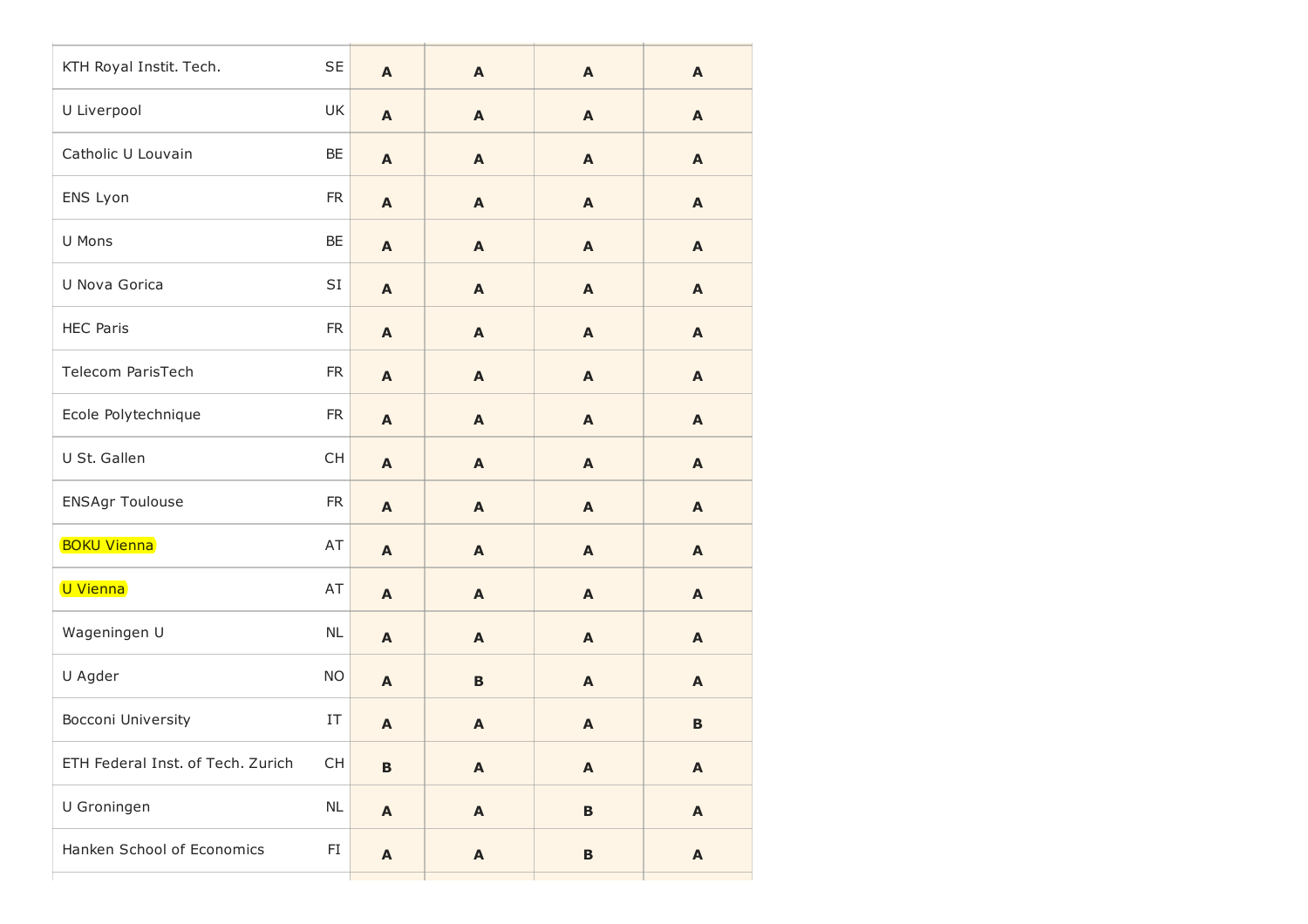| U Hohenheim                                                                                             | DE                       | A                         | A                         | $\mathbf B$               | A                         |
|---------------------------------------------------------------------------------------------------------|--------------------------|---------------------------|---------------------------|---------------------------|---------------------------|
| Jacobs U Bremen                                                                                         | DE                       | $\, {\bf B}$              | A                         | $\mathbf{A}$              | A                         |
| Lappeenranta U Tech.                                                                                    | FI                       | $\mathbf{A}$              | A                         | A                         | B                         |
| U Liege                                                                                                 | BE                       | $\mathbf{A}$              | B                         | A                         | A                         |
| U Lille 1                                                                                               | <b>FR</b>                | $\, {\bf B}$              | A                         | $\mathbf{A}$              | A                         |
| U Limerick                                                                                              | IE                       | $\mathbf{A}$              | A                         | B                         | A                         |
| <b>ENS Mines Nantes</b>                                                                                 | <b>FR</b>                | A                         | A                         | B                         | $\mathbf{A}$              |
| Newcastle U (UK)                                                                                        | UK                       | $\, {\bf B}$              | A                         | $\mathbf{A}$              | $\mathbf{A}$              |
| Radboud U Nijmegen                                                                                      | NL                       | $\mathbf{A}$              | B                         | A                         | A                         |
| Norwegian School of Economics                                                                           | <b>NO</b>                | $\mathbf{A}$              | A                         | B                         | $\mathbf{A}$              |
| Norwegian U Science & Tech.                                                                             | <b>NO</b>                | $\mathbf{A}$              | A                         | B                         | $\mathbf{A}$              |
| U Paris-Dauphine                                                                                        | <b>FR</b>                | $\mathbf{A}$              | A                         | B                         | A                         |
| Tilburg U                                                                                               | NL                       | $\mathbf{A}$              | A                         | B                         | $\mathbf{A}$              |
| Vienna U Economics & Business                                                                           | AT                       | $\mathbf{A}$              | A                         | $\mathbf{A}$              | B                         |
| Vienna U Tech.                                                                                          | AT                       | $\mathbf B$               | A                         | A                         | A                         |
| U Aalto                                                                                                 | FI                       | A                         | A                         | A                         | $\mathbf c$               |
| U Bern                                                                                                  | CH                       | $\mathbf C$               | $\boldsymbol{\mathsf{A}}$ | $\boldsymbol{\mathsf{A}}$ | $\boldsymbol{\mathsf{A}}$ |
| Telecom Bretagne                                                                                        | ${\sf FR}$               | $\boldsymbol{\mathsf{A}}$ | $\boldsymbol{\mathsf{A}}$ | $\mathbf c$               | $\boldsymbol{\mathsf{A}}$ |
| U Cape Town                                                                                             | ZA                       | $\mathbf c$               | $\boldsymbol{\mathsf{A}}$ | $\boldsymbol{\mathsf{A}}$ | $\boldsymbol{\mathsf{A}}$ |
| $\mathbf{r} \cdot \mathbf{r} = \mathbf{r} \cdot \mathbf{r}$<br>$\mathbf{r}$<br>$\overline{\phantom{0}}$ | $\overline{\phantom{a}}$ |                           |                           |                           |                           |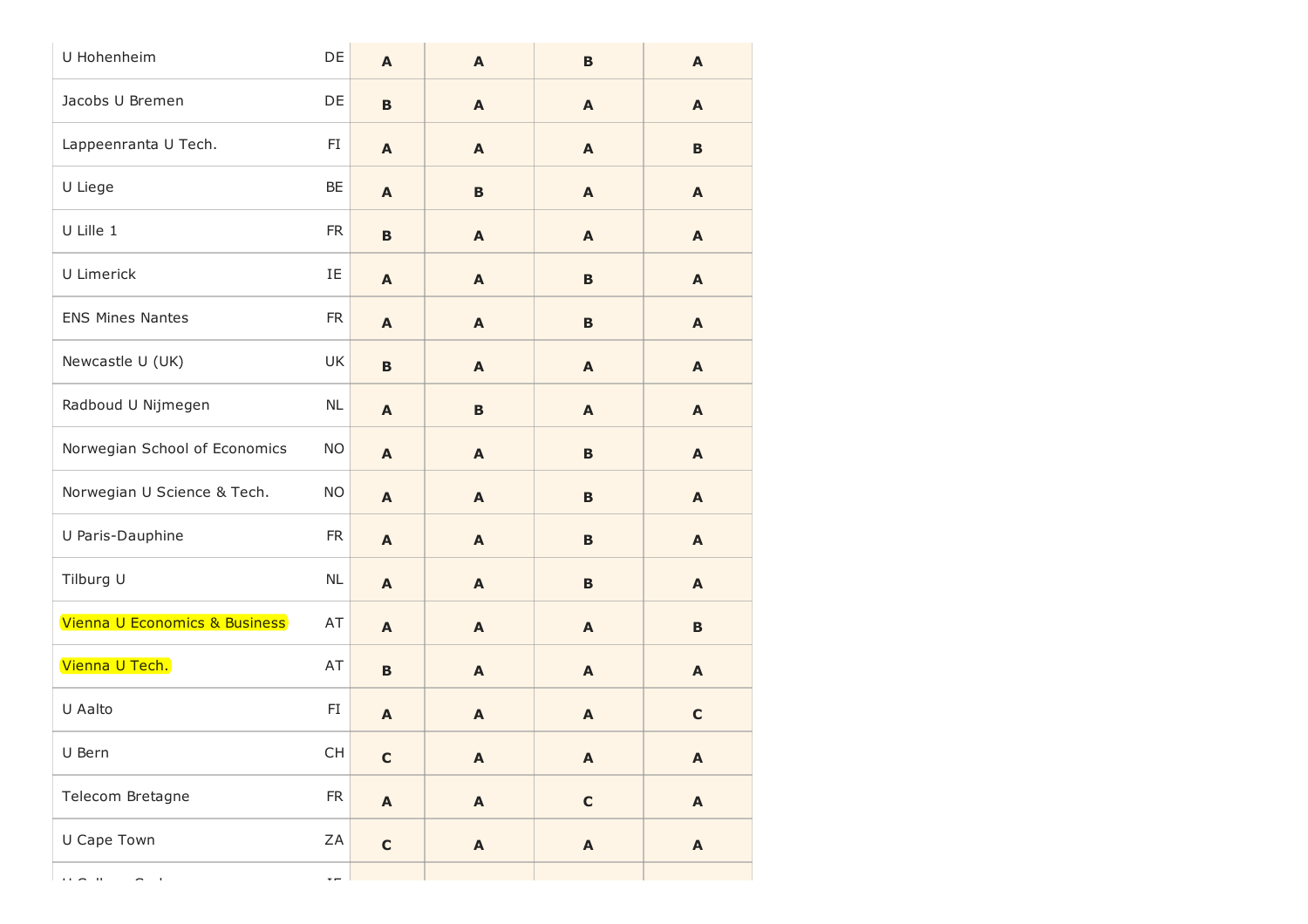| U College Cork                           | IE         | $\boldsymbol{\mathsf{A}}$ | $\mathbf c$               | A                         | A                         |
|------------------------------------------|------------|---------------------------|---------------------------|---------------------------|---------------------------|
| U Graz                                   | AT         | $\mathbf{A}$              | A                         | A                         | $\mathbf C$               |
| U Tech. Troyes                           | <b>FR</b>  | $\mathbf{A}$              | A                         | $\mathbf C$               | A                         |
| Medical U Vienna                         | AT         | $\mathbf C$               | A                         | A                         | A                         |
| U Basel                                  | <b>CH</b>  | $\mathbf D$               | A                         | A                         | A                         |
| U Bordeaux                               | <b>FR</b>  | $\mathbf D$               | A                         | A                         | $\mathbf{A}$              |
| <b>ESCP Europe Business School</b>       | ΙN         | $\mathbf{A}$              | A                         | $\mathbf{A}$              | D                         |
| Japan Adv. Instit. of Science & Tech. JP |            | $\mathbf{A}$              | A                         | $\mathbf D$               | A                         |
| U Nova Lisbon                            | PT         | A                         | A                         | A                         | D                         |
| Swinburne U Tech.                        | AU         | D                         | A                         | A                         | $\mathbf{A}$              |
| <b>INSA Toulouse</b>                     | <b>FR</b>  | $\mathbf{A}$              | D                         | A                         | A                         |
| U Turku                                  | FI         | A                         | A                         | A                         | D                         |
| U Gothenburg                             | <b>SE</b>  | A                         | A                         | A                         |                           |
| INP Grenoble Inst. Tech.                 | <b>FR</b>  | $\mathbf{A}$              | A                         | A                         | ۰                         |
| U Liechtenstein                          | LI         | A                         | A                         | $\mathbf{x}$              | A                         |
| Maastricht U                             | NL         | A                         | A                         | A                         | ۰                         |
| Montpellier Business School              | ${\sf FR}$ | $\boldsymbol{\mathsf{A}}$ | A                         | X                         | $\boldsymbol{\mathsf{A}}$ |
| U Oslo                                   | <b>NO</b>  | $\boldsymbol{\mathsf{A}}$ | $\boldsymbol{\mathsf{A}}$ | $\boldsymbol{\mathsf{A}}$ | ۰                         |
| Aarhus U                                 | DK         | $\boldsymbol{\mathsf{A}}$ | $\, {\bf B}$              | $\mathbf{A}$              | $\, {\bf B}$              |
| Dublin Instit. Tech.                     | IE         | R                         | $\pmb{\Lambda}$           | $\mathbf{R}$              | $\pmb{\Lambda}$           |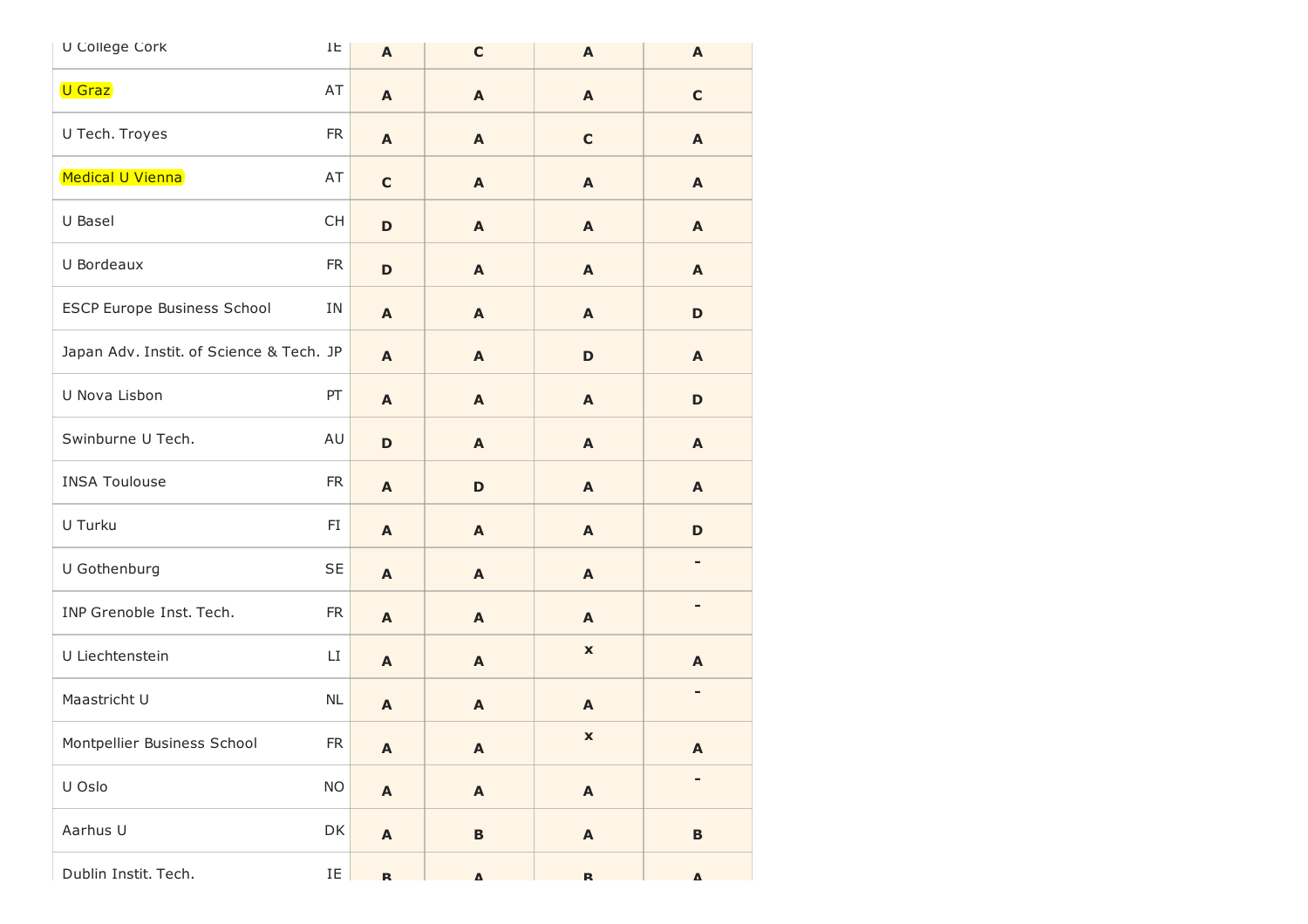|                              |                        | U                         | n                         | U               | $\overline{ }$            |
|------------------------------|------------------------|---------------------------|---------------------------|-----------------|---------------------------|
| Humboldt U Berlin            | DE                     | A                         | A                         | $\mathbf B$     | B                         |
| EC Engineering School Lille  | <b>FR</b>              | $\boldsymbol{\mathsf{A}}$ | $\, {\bf B}$              | B               | A                         |
| INSA Lyon                    | <b>FR</b>              | A                         | $\mathbf{A}$              | B               | B                         |
| U Newcastle                  | AU                     | $\mathbf B$               | A                         | B               | $\mathbf{A}$              |
| U Nottingham                 | UK                     | $\, {\bf B}$              | $\mathbf{A}$              | B               | A                         |
| <b>RMIT University</b>       | AU                     | $\mathbf B$               | $\boldsymbol{\mathsf{A}}$ | B               | A                         |
| U Stavanger                  | <b>NO</b>              | $\mathbf B$               | A                         | $\mathbf B$     | $\mathbf{A}$              |
| U Angers                     | <b>FR</b>              | $\boldsymbol{\mathsf{A}}$ | $\mathbf C$               | B               | $\boldsymbol{\mathsf{A}}$ |
| Bond U                       | AU                     | $\mathbf c$               | $\mathbf{A}$              | $\, {\bf B}$    | $\mathbf{A}$              |
| U East Anglia                | UK                     | $\mathbf c$               | A                         | B               | $\mathbf{A}$              |
| U Eastern Finland            | FI                     | $\boldsymbol{\mathsf{A}}$ | $\mathbf{A}$              | B               | $\mathbf C$               |
| U Joseph Fournier Grenoble 1 | ${\sf FR}$             | $\mathbf C$               | $\, {\bf B}$              | $\mathbf{A}$    | A                         |
| U Hull                       | UK                     | $\mathbf c$               | A                         | $\, {\bf B}$    | $\mathbf{A}$              |
| U Jyväskylä                  | $\mathsf{F}\mathbf{I}$ | $\boldsymbol{\mathsf{A}}$ | $\mathbf{A}$              | B               | $\mathbf C$               |
| U Macau                      | CN                     | $\mathbf B$               | $\boldsymbol{\mathsf{A}}$ | $\mathbf c$     | $\boldsymbol{\mathsf{A}}$ |
| TU München                   | DE                     | A                         | A                         | B               | C                         |
| Agro ParisTech               | ${\sf FR}$             | $\boldsymbol{\mathsf{A}}$ | $\mathbf c$               | $\, {\bf B}$    | $\boldsymbol{\mathsf{A}}$ |
| Tampere U Tech.              | $\mathsf{FI}$          | $\boldsymbol{\mathsf{A}}$ | $\boldsymbol{\mathsf{A}}$ | $\, {\bf B} \,$ | $\mathbf C$               |
| U Vaasa                      | FI                     | $\boldsymbol{\mathsf{A}}$ | $\boldsymbol{\mathsf{A}}$ | $\, {\bf B} \,$ | $\mathbf C$               |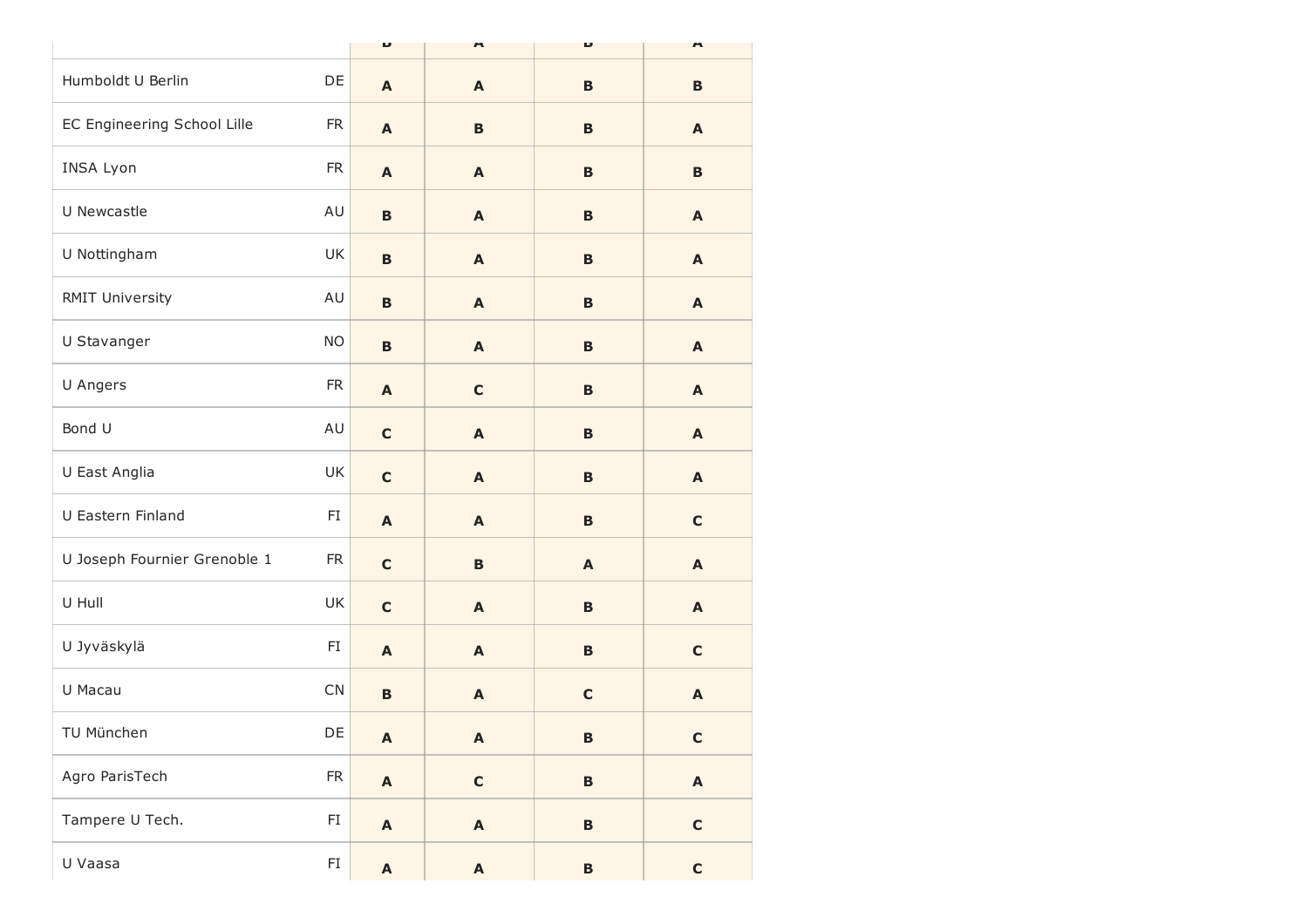| U Wollongong                   | AU         | $\mathbf c$               | $\mathbf{A}$ | $\mathbf B$  | $\mathbf{A}$              |
|--------------------------------|------------|---------------------------|--------------|--------------|---------------------------|
| Bournemouth U                  | UK         | $\mathbf D$               | A            | B            | $\mathbf{A}$              |
| Eastern Mediterranean U        | CY         | $\mathbf D$               | A            | $\mathbf B$  | $\mathbf{A}$              |
| U Mannheim                     | DE         | $\mathbf{A}$              | A            | B            | D                         |
| Masaryk U                      | ${\sf CZ}$ | $\boldsymbol{\mathsf{A}}$ | A            | B            | D                         |
| U Minho                        | PT         | A                         | B            | A            | D                         |
| U Oulu                         | FI         | $\mathbf{A}$              | A            | B            | D                         |
| Queensland U Tech.             | AU         | $\mathbf D$               | $\mathbf{A}$ | B            | $\mathbf{A}$              |
| U Siegen                       | DE         | $\mathbf D$               | A            | A            | B                         |
| Stellenbosch U                 | ZA         | $\mathbf D$               | A            | B            | $\mathbf{A}$              |
| U Waikato                      | ΝZ         | D                         | $\mathbf{A}$ | $\mathbf{A}$ | $\, {\bf B}$              |
| Lille Catholic U               | ${\sf FR}$ | $\mathbf{A}$              | A            | $\mathbf B$  | E                         |
| Sabanci U                      | <b>TR</b>  | $\mathbf{A}$              | A            | B            | Е                         |
| Nat. Polytec. Instit. Toulouse | ${\sf FR}$ | $\boldsymbol{\mathsf{A}}$ | E            | B            | A                         |
| WHU School of Management       | DE         | $\mathbf{A}$              | A            | $\mathbf B$  | Е                         |
| U Göttingen                    | DE         | $\boldsymbol{\mathsf{A}}$ | A            | $\mathbf B$  | -                         |
| École Centrale de Nantes       | ${\sf FR}$ | $\boldsymbol{\mathsf{A}}$ |              | $\mathbf B$  | $\boldsymbol{\mathsf{A}}$ |
| <b>ENS Mines ParisTech</b>     | ${\sf FR}$ | $\boldsymbol{\mathsf{A}}$ | -            | B            | $\blacktriangle$          |
| Roskilde U                     | DK         | $\boldsymbol{\mathsf{A}}$ |              | B            | $\boldsymbol{\mathsf{A}}$ |
|                                |            |                           |              |              |                           |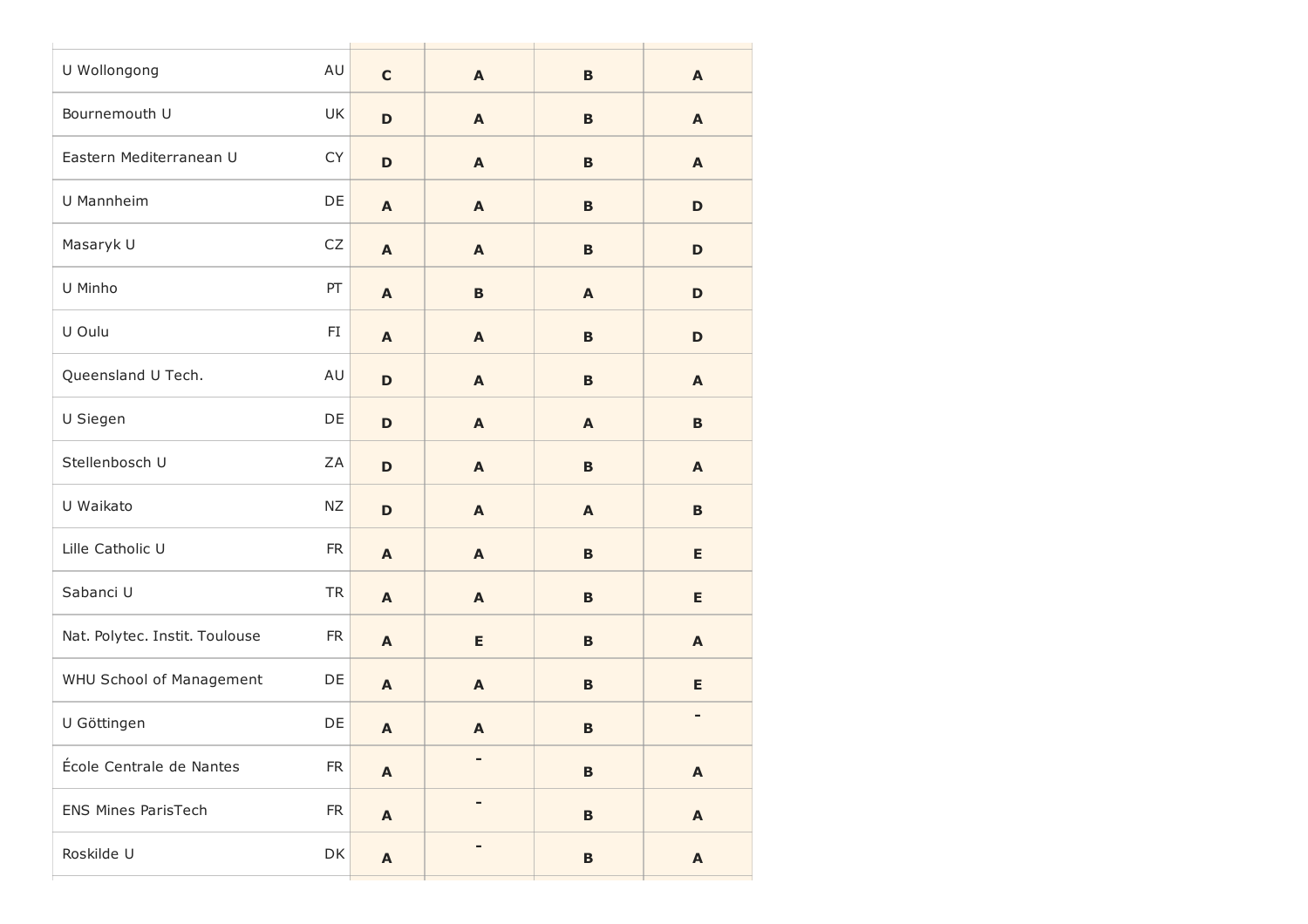| U Auvergne                  | ${\sf FR}$ | A                         | $\mathbf C$  | $\mathbf c$               | $\boldsymbol{\mathsf{A}}$ |
|-----------------------------|------------|---------------------------|--------------|---------------------------|---------------------------|
| City U Hong Kong            | CN         | A                         | $\mathbf{A}$ | $\mathbf C$               | $\mathbf C$               |
| Polytech. U Milano          | IT         | A                         | $\mathbf{A}$ | $\mathbf C$               | $\mathbf C$               |
| U Paderborn                 | DE         | $\mathbf c$               | $\mathbf{A}$ | $\boldsymbol{\mathsf{A}}$ | $\mathbf c$               |
| U Rennes 2                  | <b>FR</b>  | $\mathbf c$               | $\mathbf{A}$ | $\mathbf C$               | A                         |
| European U Barcelona        | IN         | D                         | $\mathbf{A}$ | $\mathbf C$               | $\boldsymbol{\mathsf{A}}$ |
| Karlsruhe Inst. Tech. (KIT) | DE         | $\mathbf c$               | $\mathbf{A}$ | $\boldsymbol{\mathsf{A}}$ | D                         |
| U Lisbon                    | PT         | A                         | $\mathbf c$  | A                         | D                         |
| U Malta                     | MT         | A                         | $\mathbf C$  | $\boldsymbol{\mathsf{A}}$ | $\mathbf D$               |
| Sciences Po Paris           | <b>FR</b>  | A                         | $\mathbf{A}$ | $\mathbf c$               | D                         |
| U South Australia           | AU         | D                         | $\mathbf{A}$ | $\mathbf c$               | A                         |
| Tomas Bata U Zlín           | CZ         | $\mathbf D$               | $\mathbf{A}$ | $\mathbf C$               | $\boldsymbol{\mathsf{A}}$ |
| U Linz                      | AT         | $\mathbf c$               | A            | A                         | E                         |
| U Nicosia                   | CY         | $\mathbf c$               | $\mathbf{A}$ | A                         | -                         |
| U Potsdam                   | DE         | $\mathbf c$               | -            | A                         | A                         |
| U Aveiro                    | PT         | A                         | $\mathbf D$  | A                         | $\mathbf D$               |
| U Coimbra                   | PT         | $\boldsymbol{\mathsf{A}}$ | $\mathbf D$  | $\boldsymbol{\mathsf{A}}$ | $\mathbf D$               |
| Czech Tech. U Prague        | ${\sf CZ}$ | A                         | $\mathbf D$  | $\boldsymbol{\mathsf{A}}$ | $\mathbf D$               |
| U Kebangsaan Malaysia       | MY         | $\mathbf{A}$              | $\mathsf D$  | $\mathbf D$               | $\boldsymbol{\mathsf{A}}$ |
|                             |            |                           |              |                           |                           |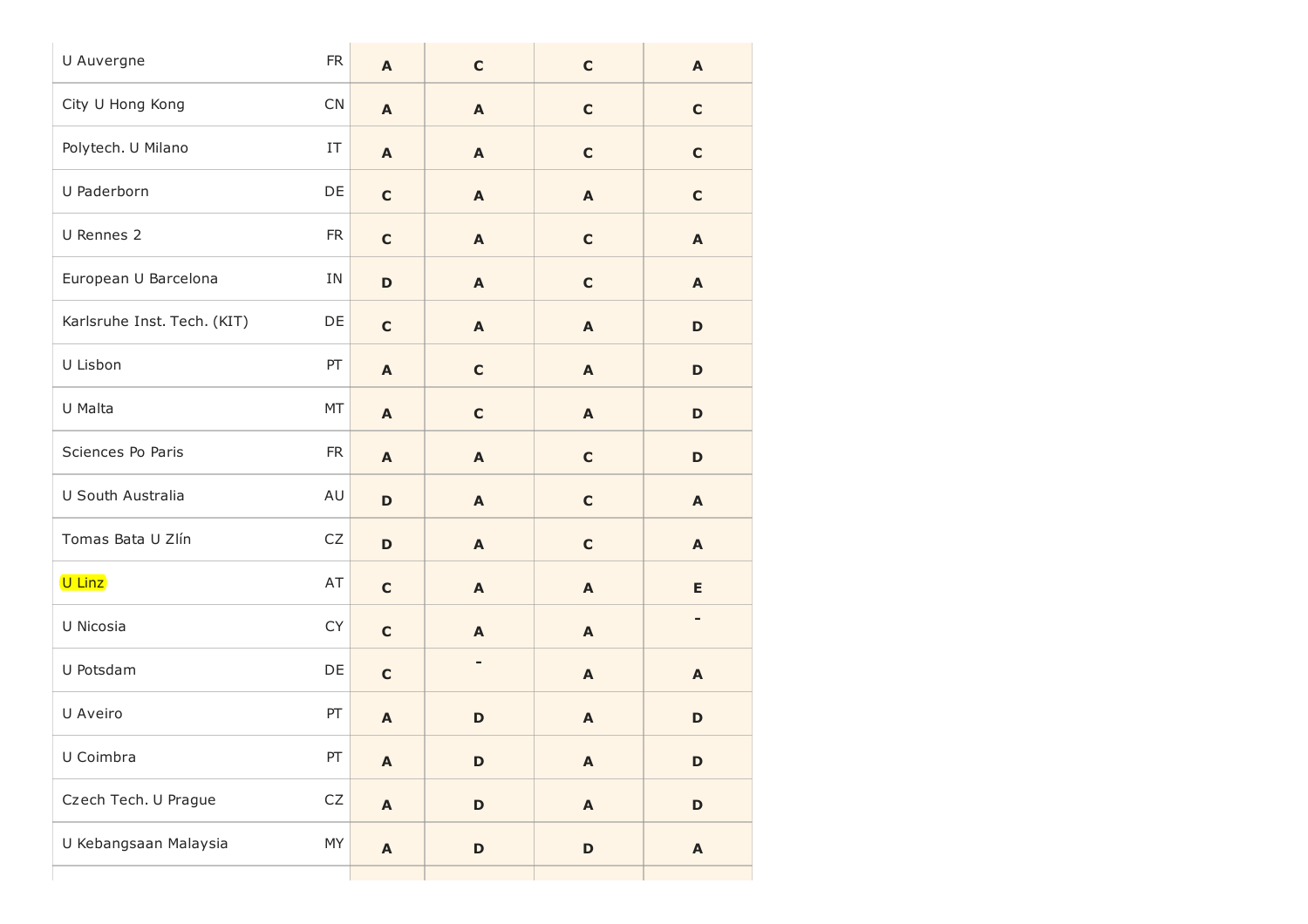| U Trieste                             | $\ensuremath{\text{IT}}$ | A            | D            | $\mathbf{A}$              | D           |
|---------------------------------------|--------------------------|--------------|--------------|---------------------------|-------------|
| U Algarve                             | PT                       | A            |              | A                         | D           |
| U Tech. Belfort-Montbéliard           | <b>FR</b>                | A            | D            | $\boldsymbol{\mathsf{x}}$ | A           |
| Kozminski U                           | PL                       | A            | A            | $\boldsymbol{\mathsf{x}}$ | D           |
| Nat. Engineering School Tarbes        | FR.                      | A            | D            | $\boldsymbol{\mathsf{x}}$ | A           |
| ICN Business School Nancy-Metz        | <b>FR</b>                | A            | A            | $\boldsymbol{\mathsf{x}}$ | E           |
| Oslo Nat. Academy of Arts             | <b>NO</b>                | A            | A            | -                         | E.          |
| Audencia Sch. of Management           | <b>FR</b>                | A            | A            | $\pmb{\mathsf{x}}$        |             |
| EBS University Wiesbaden              | DE                       | A            | A            | -                         |             |
| Kühne Logistics University            | DE                       | A            | A            | $\boldsymbol{\mathsf{x}}$ |             |
| <b>ESIEE School Engineering Paris</b> | <b>FR</b>                | A            | A            | $\boldsymbol{\mathsf{x}}$ |             |
| Riga Graduate School of Law           | LV                       | A            | A            | -                         |             |
| <b>RWTH Aachen</b>                    | DE                       | $\mathbf B$  | A            | B                         | $\mathbf c$ |
| U François Rabelais Tours             | <b>FR</b>                | B            | B            | $\mathbf C$               | A           |
| U Münster                             | DE                       | $\mathbf B$  | A            | B                         | D           |
| Denis Diderot U Paris 7               | <b>FR</b>                | B            | -            | A                         | B           |
| U La Rochelle                         | <b>FR</b>                | $\, {\bf B}$ |              | $\, {\bf B}$              | A           |
| U Oldenburg                           | DE                       | $\mathbf C$  | $\mathbf{A}$ | $\, {\bf B}$              | $\mathbf C$ |
| U Paris West                          | ${\sf FR}$               | $\mathbf C$  | $\, {\bf B}$ | $\mathbf C$               | A           |
| II Canherra                           | $\Delta$ l l             |              |              |                           |             |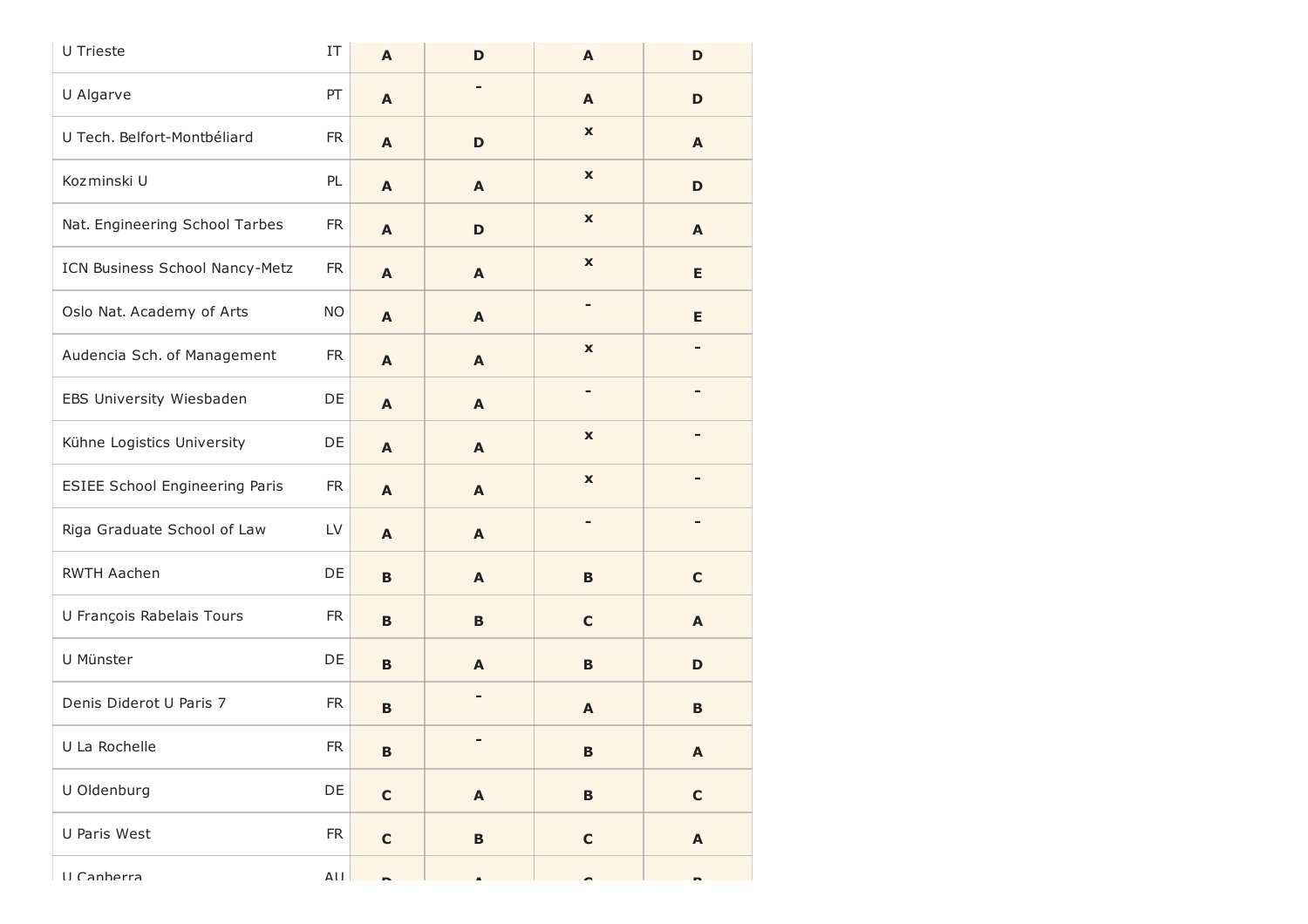| u Cumuchia                  | $\sqrt{ }$               | D                         | $\mathbf{A}$              | C                         | Б            |
|-----------------------------|--------------------------|---------------------------|---------------------------|---------------------------|--------------|
| Charles Darwin U            | AU                       | D                         | A                         | $\mathbf c$               | B            |
| Charles U Prague            | CZ                       | $\mathbf{A}$              | $\mathbf C$               | B                         | D            |
| <b>Technical U Chemnitz</b> | DE                       | $\mathbf C$               | A                         | B                         | D            |
| U Chester                   | UK                       | $\mathbf D$               | A                         | $\mathbf C$               | B            |
| European U Madrid           | ES                       | A                         | D                         | B                         | $\mathbf C$  |
| U Frankfurt am Main         | DE                       | D                         | A                         | B                         | $\mathbf c$  |
| U Claude Bernard Lyon 1     | <b>FR</b>                | $\mathbf D$               | $\mathbf C$               | B                         | A            |
| U Marne-la-Vallée           | <b>FR</b>                | $\mathbf D$               | $\mathbf C$               | B                         | A            |
| U Olomouc                   | CZ                       | A                         | D                         | B                         | $\mathbf c$  |
| Oregon State U              | US                       | $\mathbf D$               | A                         | $\mathbf c$               | B            |
| Queen's U                   | CA                       | $\mathbf C$               | A                         | B                         | D            |
| Polytech. U Turin           | IT                       | A                         | D                         | $\mathbf C$               | B            |
| Braunschweig U Tech.        | DE                       | $\mathbf C$               | A                         | B                         | Е            |
| U Magdeburg                 | DE                       | $\mathbf C$               | E                         | B                         | A            |
| Linnaeus U                  | <b>SE</b>                | A                         |                           | B                         | $\mathbf c$  |
| Open U Netherlands          | NL                       | ٠                         | $\boldsymbol{\mathsf{A}}$ | $\mathbf C$               | $\, {\bf B}$ |
| Ecole des ponts - ParisTech | ${\sf FR}$               | $\mathbf c$               | $\boldsymbol{\mathsf{A}}$ | $\, {\bf B} \,$           | -            |
| U Southern Denmark          | DK                       | $\mathbf c$               | -                         | $\boldsymbol{\mathsf{A}}$ | $\, {\bf B}$ |
| U Bologna                   | $\ensuremath{\text{IT}}$ | $\boldsymbol{\mathsf{A}}$ | D                         | $\, {\bf B}$              | $\mathbf D$  |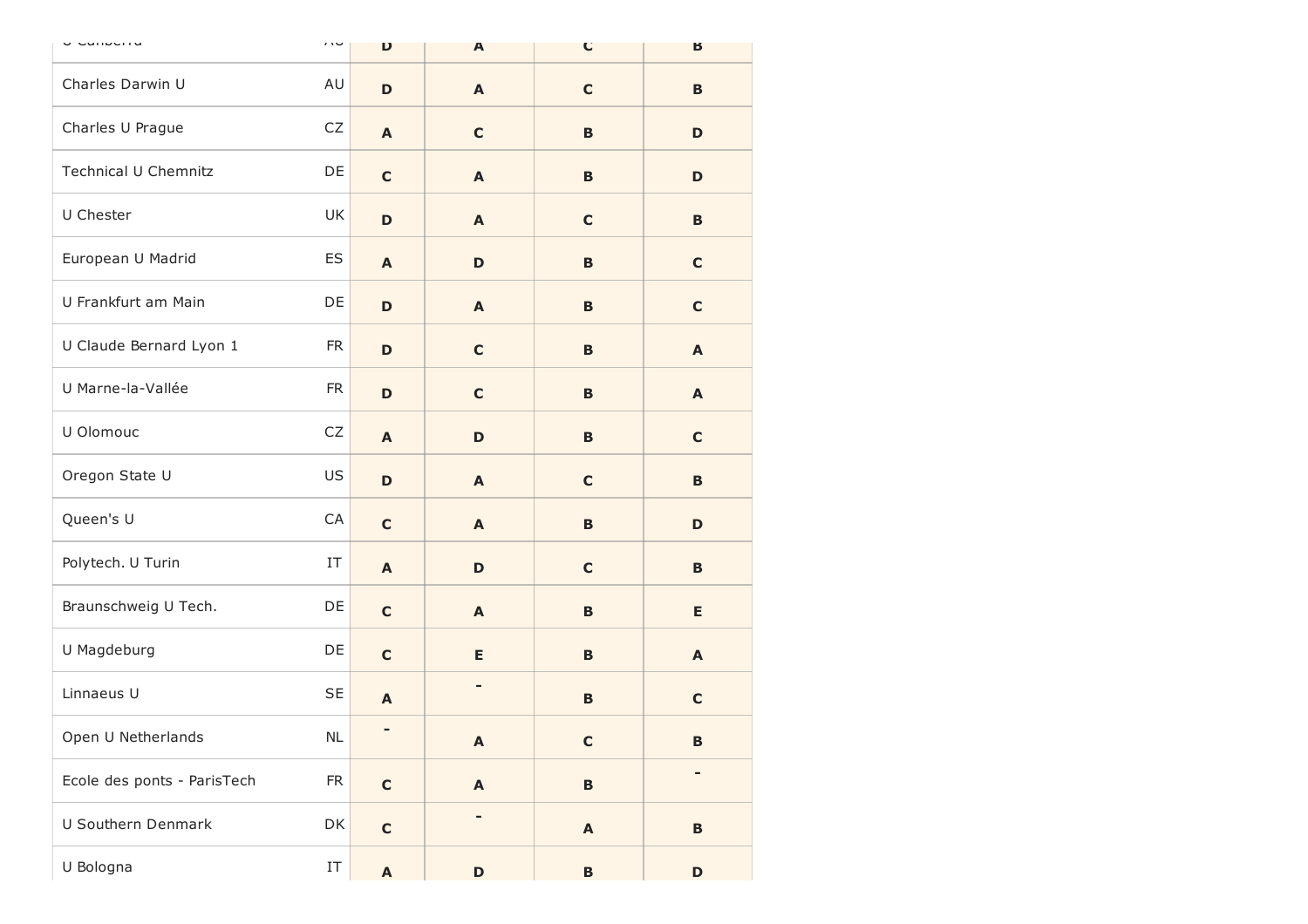| U Camerino                       | IT        | D                         | $\mathbf D$ | B           | A           |
|----------------------------------|-----------|---------------------------|-------------|-------------|-------------|
| U Duisburg-Essen                 | DE        | D                         | A           | B           | D           |
| U KwaZulu-Natal                  | ΖA        | D                         | A           | B           | D           |
| U Montpellier 1                  | <b>FR</b> | D                         | D           | B           | A           |
| U Trento                         | IT        | D                         | D           | A           | B           |
| U Western Sydney                 | AU        | D                         | D           | B           | A           |
| King Fahd U Petroleum & Minerals | SА        | $\mathbf D$               | A           | B           | E           |
| al-Farabi Kazakh Nat. U          | KZ        | $\mathbf B$               |             | A           | D           |
| Erasmus U Rotterdam              | <b>NL</b> | A                         |             | B           |             |
| TU Darmstadt                     | DE        | $\mathbf C$               | D           | A           | $\mathbf C$ |
| Nagaoka U Tech.                  | JP        | $\mathbf C$               | $\mathbf c$ | D           | A           |
| Polytech. Montreal               | CA        | $\mathbf{A}$              | E           | $\mathbf C$ | $\mathbf c$ |
| Telemark U College               | <b>NO</b> | $\mathbf C$               | A           | $\mathbf C$ | Е           |
| Catholic U Portugal              | PT        | A                         | $\mathbf c$ | $\mathbf C$ |             |
| Brno U Tech.                     | CZ        | $\mathbf{A}$              | $\mathbf c$ | D           | D           |
| Paris Descartes U Paris 5        | <b>FR</b> | D                         | D           | $\mathbf C$ | A           |
| Lomonosow Moscow State U         | <b>RU</b> | $\boldsymbol{\mathsf{A}}$ | D           | $\mathbf C$ | $\mathbf D$ |
| Moscow Instit. Physics & Tech.   | <b>RU</b> | $\boldsymbol{\mathsf{A}}$ | D           | $\mathbf C$ | D           |
| Tufts U                          | US        | $\boldsymbol{\mathsf{A}}$ | D           | $\mathbf C$ | D           |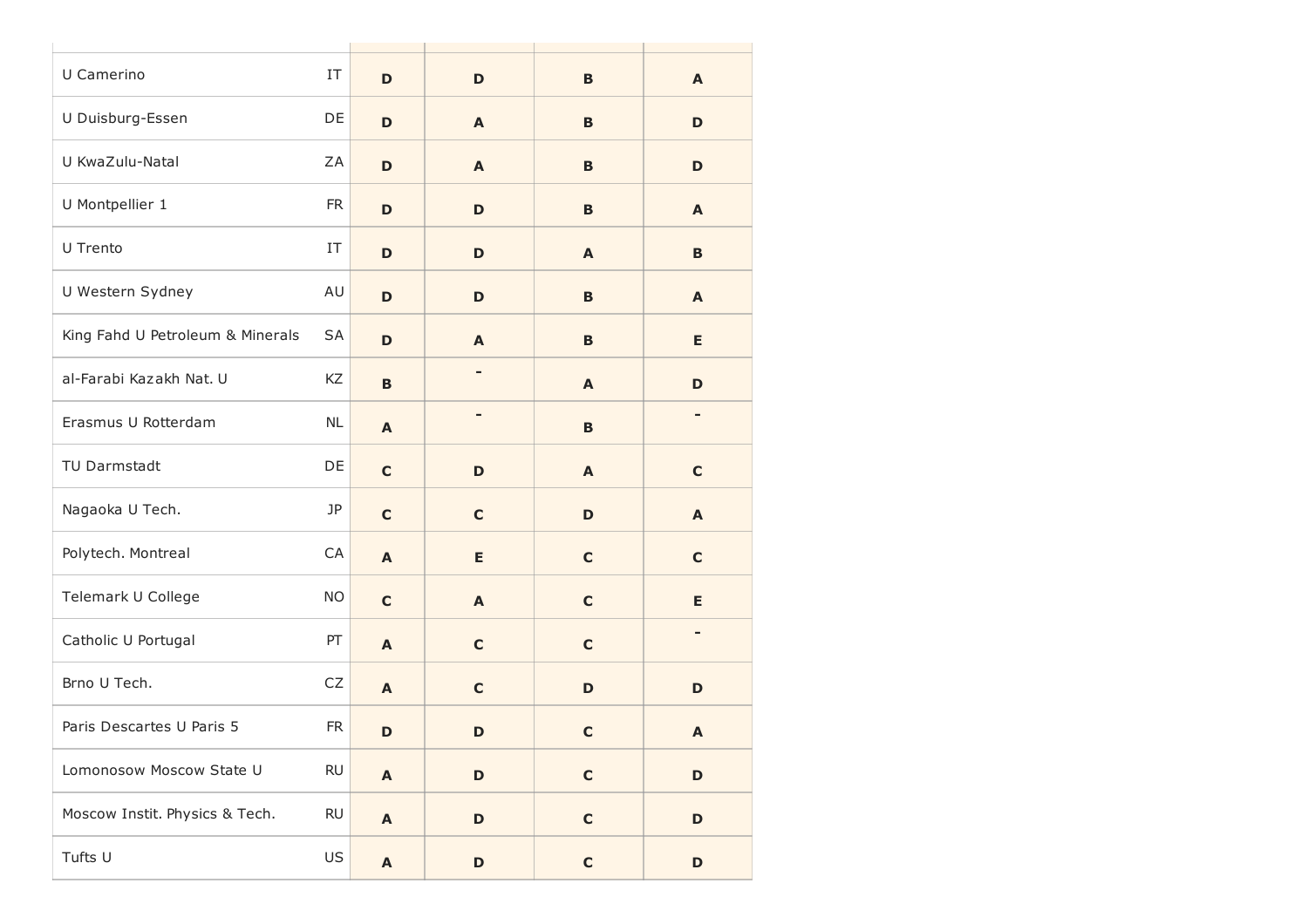| Medical U Gdansk              | PL         | D                         | E              | $\mathbf C$               | $\mathbf{A}$             |
|-------------------------------|------------|---------------------------|----------------|---------------------------|--------------------------|
| Southern Cross U              | AU         | D                         |                | $\mathbf C$               | $\mathbf{A}$             |
| U at Buffalo                  | US         | E                         | A              | $\mathbf C$               |                          |
| UAS Ingolstadt                | DE         | A                         | $\mathbf c$    | $\mathbf x$               | E                        |
| <b>KIMEP University</b>       | KZ         | $\mathbf C$               | A              |                           | E                        |
| Corvinus U Budapest           | HU         | A                         | $\blacksquare$ | $\mathbf c$               |                          |
| Belarusian State U            | BY         | D                         | D              | $\mathbf{A}$              | D                        |
| Comenius U Bratislava         | <b>SK</b>  | D                         | D              | A                         | D                        |
| U Crete                       | GR         | D                         | D              | $\mathbf{A}$              | D                        |
| Czech U Life Sciences Prague  | ${\sf CZ}$ | A                         | D              | D                         | D                        |
| U Debrecen                    | HU         | D                         | D              | A                         | D                        |
| Pavol Jozef Safarik U Kosice  | SK         | D                         | D              | $\mathbf{A}$              | D                        |
| U Economics Prague            | ${\sf CZ}$ | A                         | D              | D                         | D                        |
| Weizmann Institute of Science | IL         | D                         | D              | A                         | D                        |
| Yokohama National U (YNU)     | JP         | D                         | D              | D                         | $\mathbf{A}$             |
| Riga Stradins U               | LV         | D                         | D              | A                         | Е                        |
| Wrocław U Economics           | PL         | $\mathbf{A}$              | $\mathbf D$    | $\mathbf D$               | E                        |
| Maritime U Szczecin           | PL         | $\mathbf D$               | D              | $\boldsymbol{\mathsf{A}}$ | $\overline{\phantom{a}}$ |
| Portucalense U                | PT         | $\boldsymbol{\mathsf{A}}$ | $\mathbf D$    | $\pmb{\mathsf{x}}$        | E                        |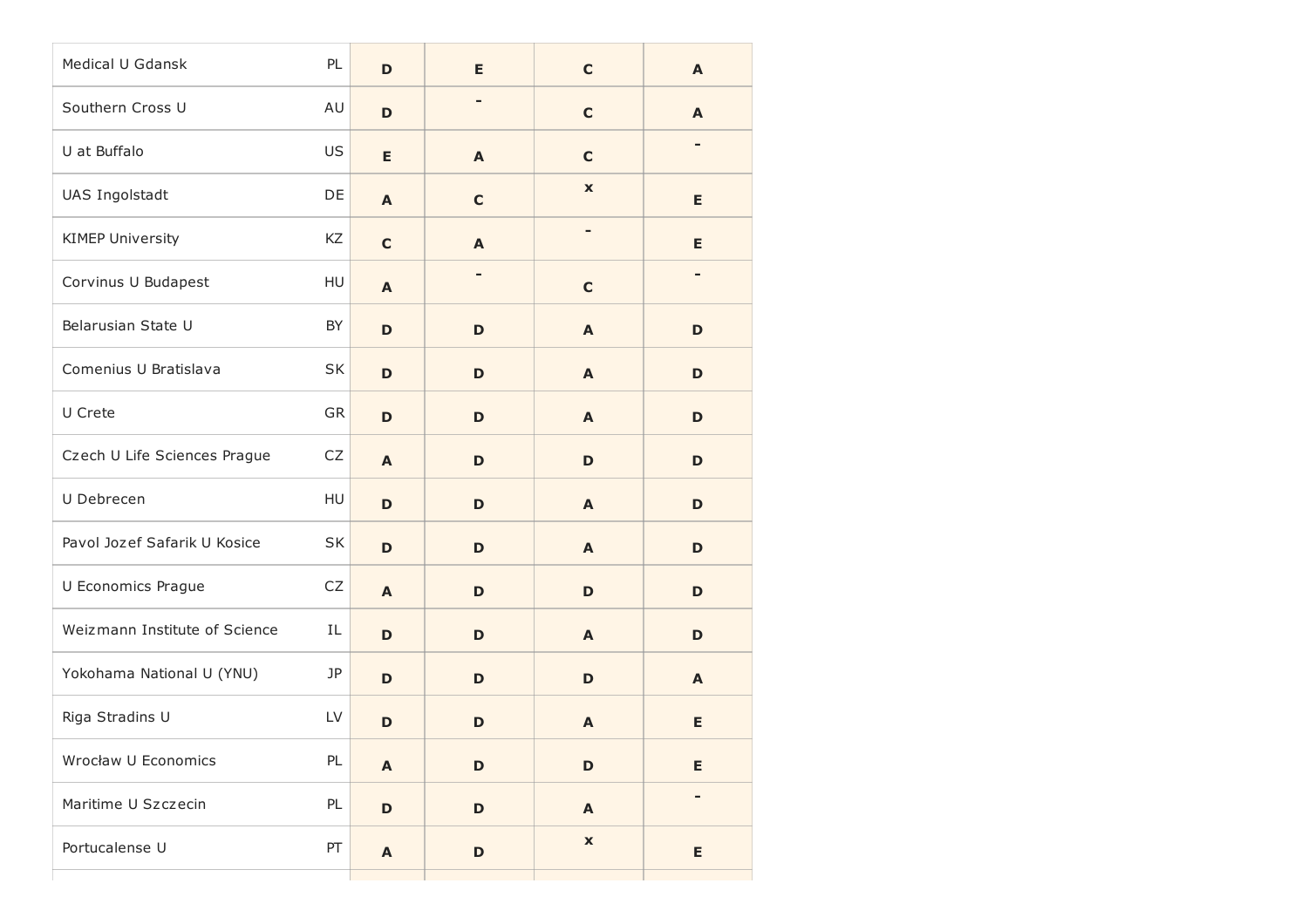| BiTS Iserlohn           | DE                       | $\mathbf{A}$              | $\mathbf D$ |                    |              |
|-------------------------|--------------------------|---------------------------|-------------|--------------------|--------------|
| VIA U College           | DK                       | $\boldsymbol{\mathsf{A}}$ | E           | $\pmb{\mathsf{x}}$ | E            |
| TU Dortmund University  | DE                       | D                         | B           | $\, {\bf B}$       | B            |
| U Lille 2               | <b>FR</b>                | $\, {\bf B}$              | $\mathbf C$ | $\mathbf C$        | B            |
| Saarland U              | DE                       | $\mathbf B$               | $\mathbf C$ | $\, {\bf B}$       | $\mathbf C$  |
| U Hanover               | DE                       | $\mathbf C$               | -           | B                  | $\mathbf C$  |
| U Free State            | ZA                       | D                         | $\mathbf D$ | $\mathbf c$        | $\, {\bf B}$ |
| Hokkaido U              | JP                       | D                         | $\mathbf C$ | $\mathbf D$        | B            |
| Tallinn U Tech.         | EE                       | $\mathbf c$               | D           | B                  | D            |
| UAS Karlsruhe           | DE                       | $\, {\bf B}$              | $\mathbf D$ | $\mathbf C$        | -            |
| U Pécs                  | HU                       | $\mathbf C$               |             | $\, {\bf B}$       | $\mathbf D$  |
| U Kent                  | UK                       | $\mathbf c$               | -           | B                  | E            |
| Vistula U               | PL                       | $\, {\bf B}$              | $\mathbf C$ | $\pmb{\mathsf{x}}$ | E            |
| Kharkiv National U      | UA                       | D                         | $\mathbf D$ | $\, {\bf B}$       | D            |
| U Szeged                | HU                       | D                         | D           | B                  | D            |
| U Paris-Est             | <b>FR</b>                | D                         | $\mathbf D$ | $\, {\bf B}$       | -            |
| Colorado State U        | US                       | D                         | $\mathbf C$ | $\mathbf c$        | $\mathbf D$  |
| U Genoa                 | $\ensuremath{\text{IT}}$ | $\mathbf C$               | $\mathbf D$ | $\mathbf C$        | $\mathbf D$  |
| North-West U            | ZA                       | D                         | $\mathbf D$ | $\mathbf C$        | $\mathbf C$  |
| dona Il Colonne 0. Tach | $\cap$                   |                           |             |                    |              |